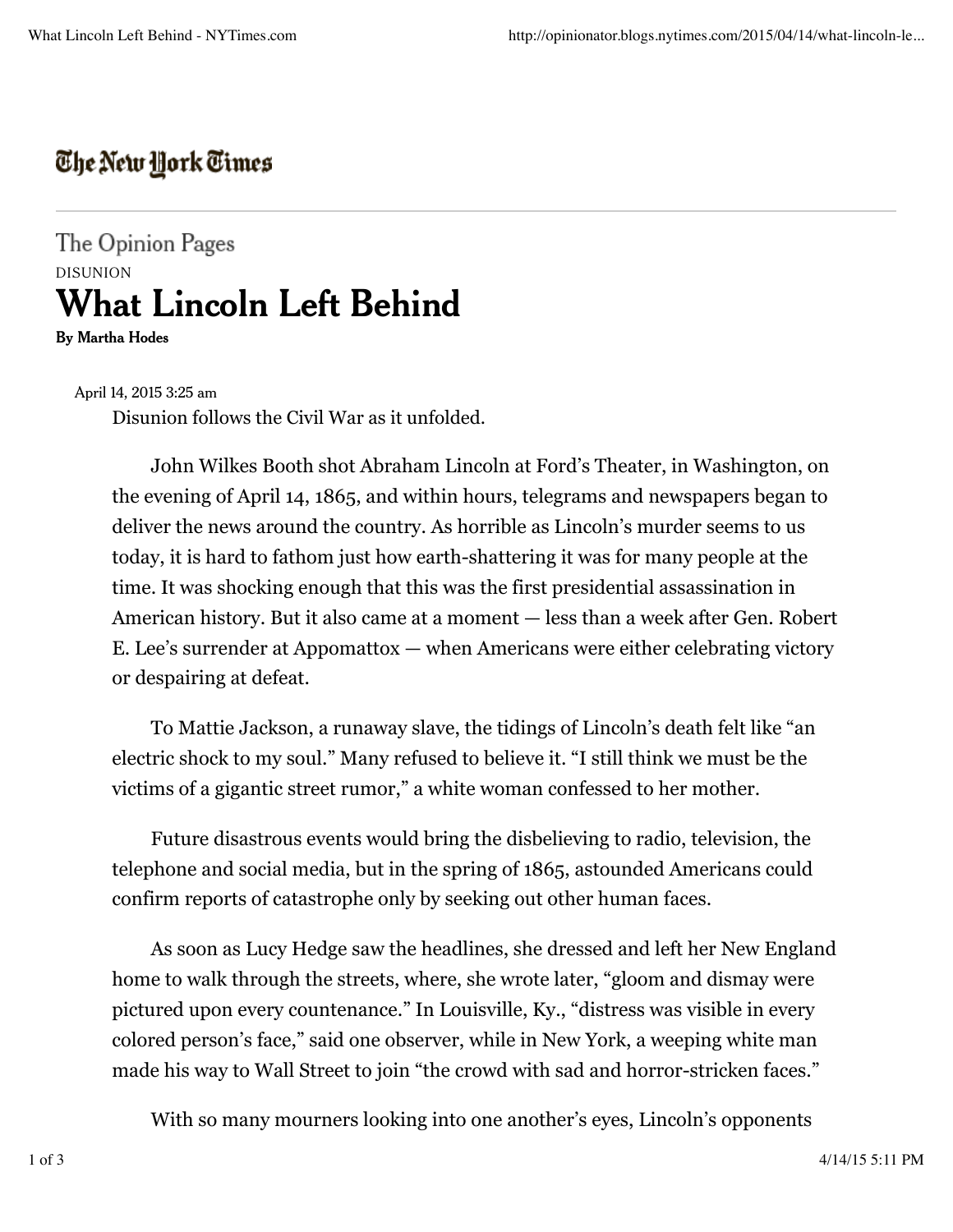had to be on guard, for no exhibition of glee among defeated Confederates would be tolerated. In Richmond, Va., the captured Confederate capital that Lincoln had visited a little over a week earlier, "Each man looked sharp at those who passed him," a Northern missionary wrote to his father.

Many Confederates stayed out of sight — but not all. Some dared to clap or cheer in public, and on Bienville Street in New Orleans, a white man taunted grieving African-Americans by pointing to a newspaper headline about the assassination and, one black woman recalled, "poking his tongue out."

Soon, though, came a shift. Whereas the bereaved at first sought confirmation in as many faces as possible, before long their attention was riveted on a single face: that of the murdered president. On April 18 Lincoln lay in state, inside a walnut coffin resting on a towering and lavishly decorated catafalque, in the East Room of the White House. The funeral took place the next day, and the day after that the body again went on display, this time in the Capitol rotunda. Thousands filed by. What better proof of the appalling turns of events?

From the capital, the body of the slain president traveled for two weeks, across nearly 1,700 miles, with elaborate ceremonies in 11 cities. Everywhere visitors were overwhelmed by the "rush and jam" to see the body, as guards kept the congested lines moving so rapidly that "it was impossible," one spectator protested, "to obtain a satisfactory view." Mattie Jackson, for one, knew that she would not be "convinced of his death" until she "gazed upon his remains."

Yet the ritual viewing of Lincoln's body — and his face — proved troublesome. When mourners did catch a glimpse of that singular visage, many were disappointed. To one, "his whiskers being shorn off made his face look small"; to another, "the expression was wanting."

With embalming still a rudimentary science, people felt let down by the physical diminishment that came with decay. By the time Lincoln's body got to Chicago, it seemed to one mourner that he "did not look as they fancied great men did." The lifeless face simply could not live up to visions of the exalted commander in chief. A man who had stepped out of the snaking line in Philadelphia chose instead to "remember Mr. L. as I saw him in Trenton, with that bright smile playing in his